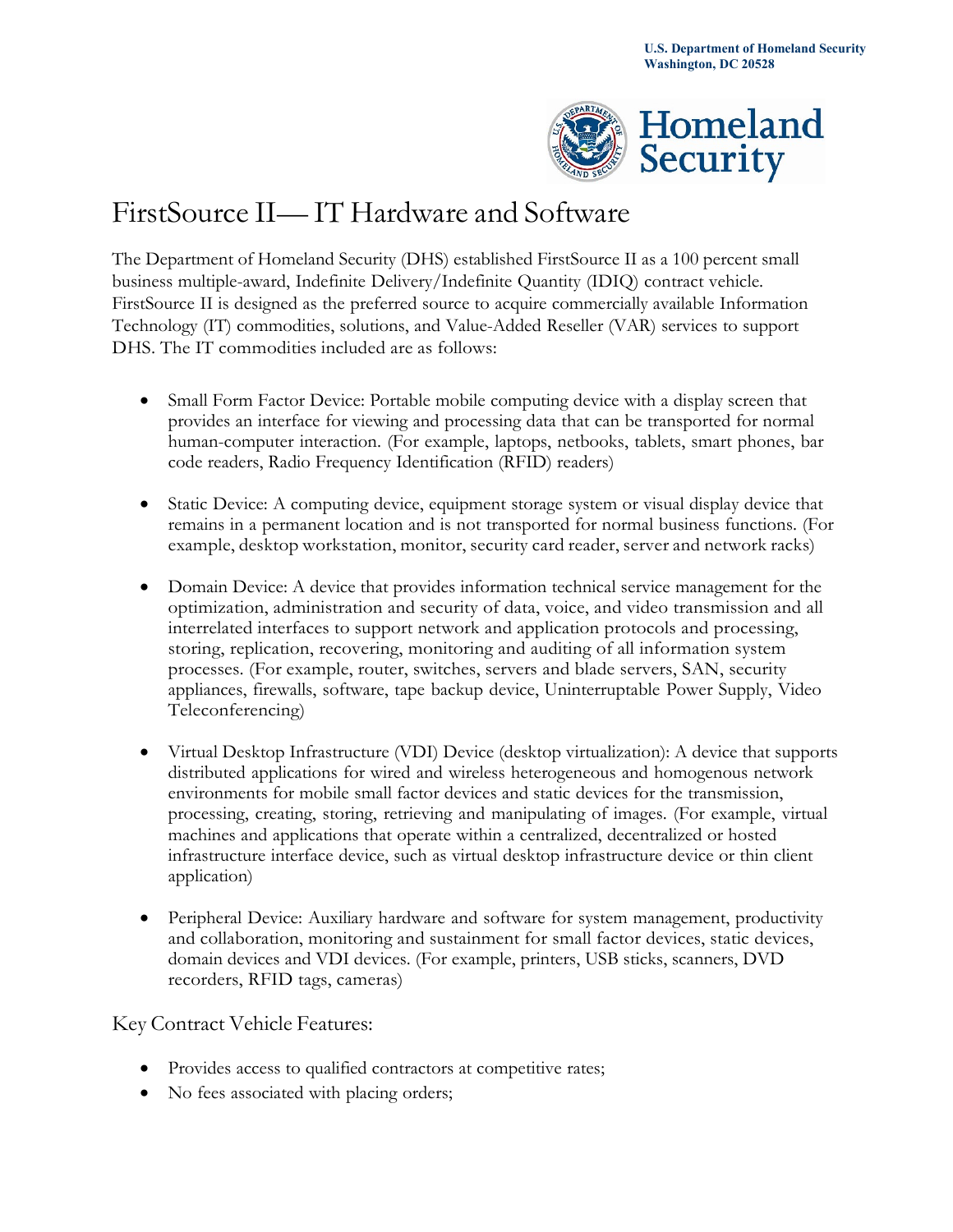- • Reduces overall cost to Components by ensuring smooth IT implementation, reduces project timelines, and maintains predictable reporting and support metrics;
- Opportunities to negotiate additional discounts at the order level; and
- Reduces redundant orders and contracting actions.

## Period of Performance (POP):

The POP for each socio-economic category is as follows:

- HUBZone: 9/17/2012 12/31/2022: 12/30/2023
- $\bullet$  8(a):  $9/28/2012 09/15/2020$ : 09/14/2021
- SDVOSB: 11/26/2012 12/31/2022: 12/30/2023
- EDWOSB: 1/8/2013 12/31/2021: 12/30/2023
- Small Businesses (SB):  $1/8/2013 12/31/2022$ :  $12/30/2023$

 FSII ordering period ends on March 31, 2022. The new ordering period will extend through December 31, 2022. Performance under all FSII orders including those issued under all option exercises and previous The eligible suite of FirstSource II(FSII) contracts has extended the current ordering period. Currently the ordering period extensions must be completed by December 30, 2023. The Department may also increase the ceiling value of the FSII contracts to a yet to be determined amount in support of the extended ordering period. However, the current ceiling remains at 4.8B.

 NOTE: The vendors identified below are not eligible for any new task/delivery order awards after September 15, 2020, following a review of their re-representation and certification of size and socioeconomic status within the System for Award Management.

8(a) vendors:

- Contract Number HSHQDC-12-D-00017: IMPRES Technologies
- Contract Number HSHQDC-12-D-00018: Unistar-Sparco Computers
- Contract Number HSHQDC-12-D-00019: New Tech Solutions
- Contract Number HSHQDC-12-D-00020: Trofholz Technologies
- Contract Number HSHQDC-12-D-00021: MCP Computer Products
- Contract Number HSHQDC-12-D-00022: Akira Technologies

### EDWOSB vendor:

• Contract Number - HSHQDC-13-D-00011: Blue Tech

 those issued under all option exercises and previous ordering period extensions, in the above socio-All performance under orders issued to the above companies by or before September 15, 2020, including economic category must be completed by September 14, 2021.

## Number of Original Awardees:

Forty (six HUBzone, seven 8(a), eight SDVOSB, five EDWOSB, 14 SB)